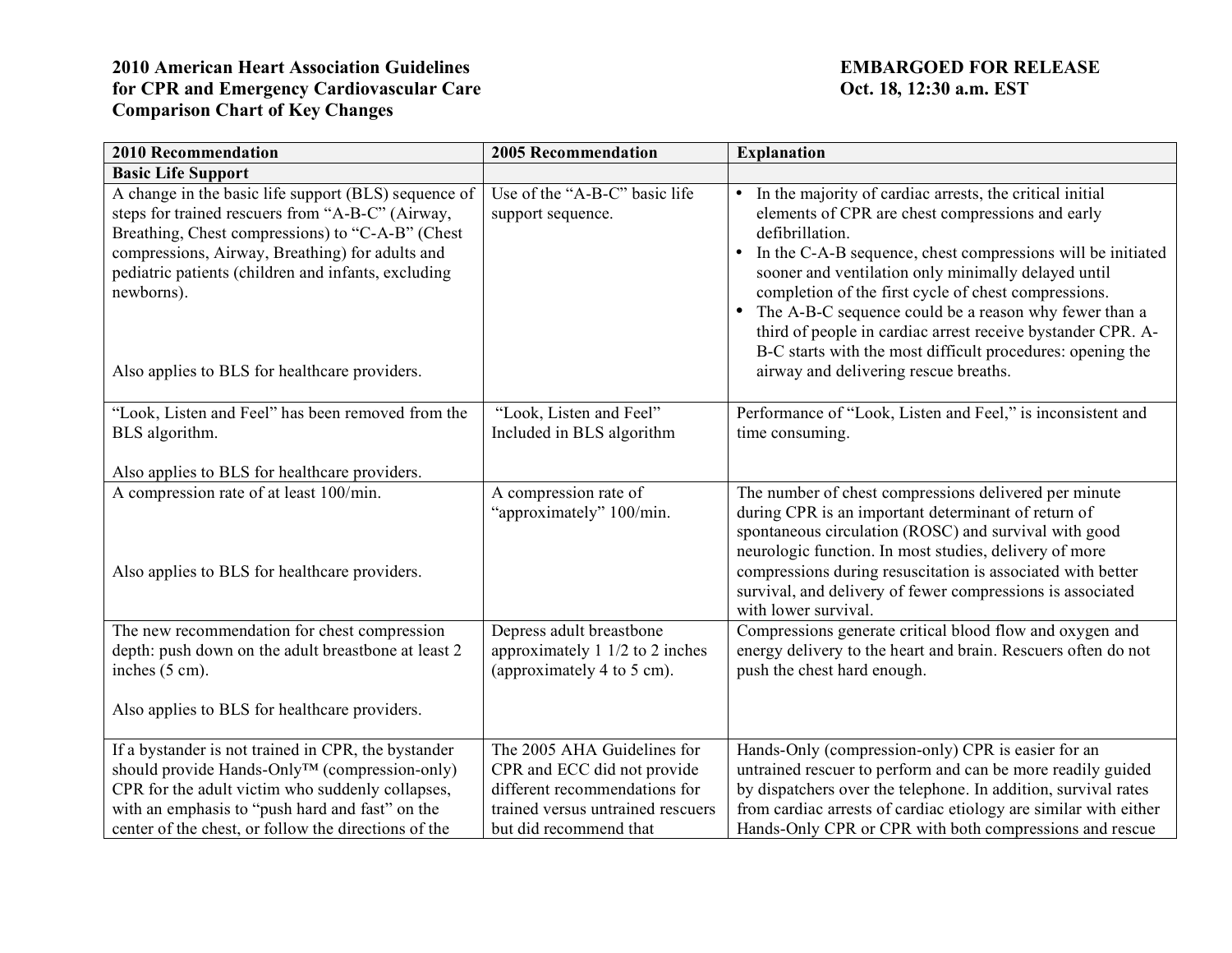| EMS dispatcher. All trained lay rescuers should, at<br>a minimum, provide chest compressions for victims<br>of cardiac arrest. In addition, if the trained lay<br>rescuer is able to perform rescue breaths,<br>compressions and breaths should be provided in a<br>ratio of 30 compressions to 2 breaths.                                | dispatchers provide<br>compression-only CPR<br>instructions to untrained<br>bystanders. The 2005 AHA<br>Guidelines for CPR and ECC did<br>note that if the rescuer was<br>unwilling or unable to provide<br>ventilations, the rescuer should<br>provide chest compressions only. | breaths. However, for the trained lay rescuer who is able, the<br>recommendation remains for the rescuer to perform both<br>compressions and ventilations.                                                                                                                                                                                                                                                                                                                                                                                                                                                                           |
|-------------------------------------------------------------------------------------------------------------------------------------------------------------------------------------------------------------------------------------------------------------------------------------------------------------------------------------------|----------------------------------------------------------------------------------------------------------------------------------------------------------------------------------------------------------------------------------------------------------------------------------|--------------------------------------------------------------------------------------------------------------------------------------------------------------------------------------------------------------------------------------------------------------------------------------------------------------------------------------------------------------------------------------------------------------------------------------------------------------------------------------------------------------------------------------------------------------------------------------------------------------------------------------|
| <b>2010 Recommendation</b>                                                                                                                                                                                                                                                                                                                | <b>2005 Recommendation</b>                                                                                                                                                                                                                                                       | <b>Explanation</b>                                                                                                                                                                                                                                                                                                                                                                                                                                                                                                                                                                                                                   |
| <b>Healthcare Provider BLS</b>                                                                                                                                                                                                                                                                                                            |                                                                                                                                                                                                                                                                                  |                                                                                                                                                                                                                                                                                                                                                                                                                                                                                                                                                                                                                                      |
| The new guidelines more strongly recommend that<br>dispatchers instruct untrained lay rescuers to provide<br>Hands-Only CPR for adults who are unresponsive,<br>with no breathing or no normal breathing.<br>Dispatchers should provide instructions in<br>conventional CPR for victims of likely asphyxial<br>arrest (such as drowning). | The 2005 AHA Guidelines for<br>CPR and ECC noted that<br>telephone instruction in chest<br>compressions alone may be<br>preferable.                                                                                                                                              | Hands-Only (compressions-only) bystander CPR<br>substantially improves survival after adult out-of-hospital<br>cardiac arrests compared with no bystander CPR.<br>• Other studies of adults with cardiac arrest treated by lay<br>rescuers showed similar survival rates among victims<br>receiving Hands-Only CPR versus those receiving<br>conventional CPR.<br>• It is easier for dispatchers to instruct untrained rescuers to<br>perform Hands-Only CPR than conventional CPR for adult<br>victims, so the recommendation is now stronger for them to<br>do so, unless the victim is likely to have had an asphyxial<br>arrest. |
| The new guidelines do not recommend routine use<br>of cricoid pressure in cardiac arrest.                                                                                                                                                                                                                                                 | Cricoid pressure should be used<br>only if the victim is deeply<br>unconscious. This usually<br>requires a third rescuer, not<br>involved in rescue breaths or<br>compressions.                                                                                                  | Cricoid pressure can prevent gastric inflation and reduce the<br>risk of regurgitation and aspiration during bag-mask<br>ventilation, but it may also impede ventilation. Seven<br>randomized studies showed that cricoid pressure can delay or<br>prevent the placement of an advanced airway and some<br>aspiration can still occur despite application of cricoid<br>pressure. In addition, it is difficult to appropriately train<br>rescuers in use of the maneuver.                                                                                                                                                            |
| <b>2010 Recommendation</b>                                                                                                                                                                                                                                                                                                                | <b>2005 Recommendation</b>                                                                                                                                                                                                                                                       | <b>Explanation</b>                                                                                                                                                                                                                                                                                                                                                                                                                                                                                                                                                                                                                   |
| <b>Electrical Therapies</b>                                                                                                                                                                                                                                                                                                               |                                                                                                                                                                                                                                                                                  |                                                                                                                                                                                                                                                                                                                                                                                                                                                                                                                                                                                                                                      |
| If one is available, the rescuer should use a pediatric                                                                                                                                                                                                                                                                                   | For children 1 to 8 years of age,                                                                                                                                                                                                                                                | The lowest energy dose for effective defibrillation in infants                                                                                                                                                                                                                                                                                                                                                                                                                                                                                                                                                                       |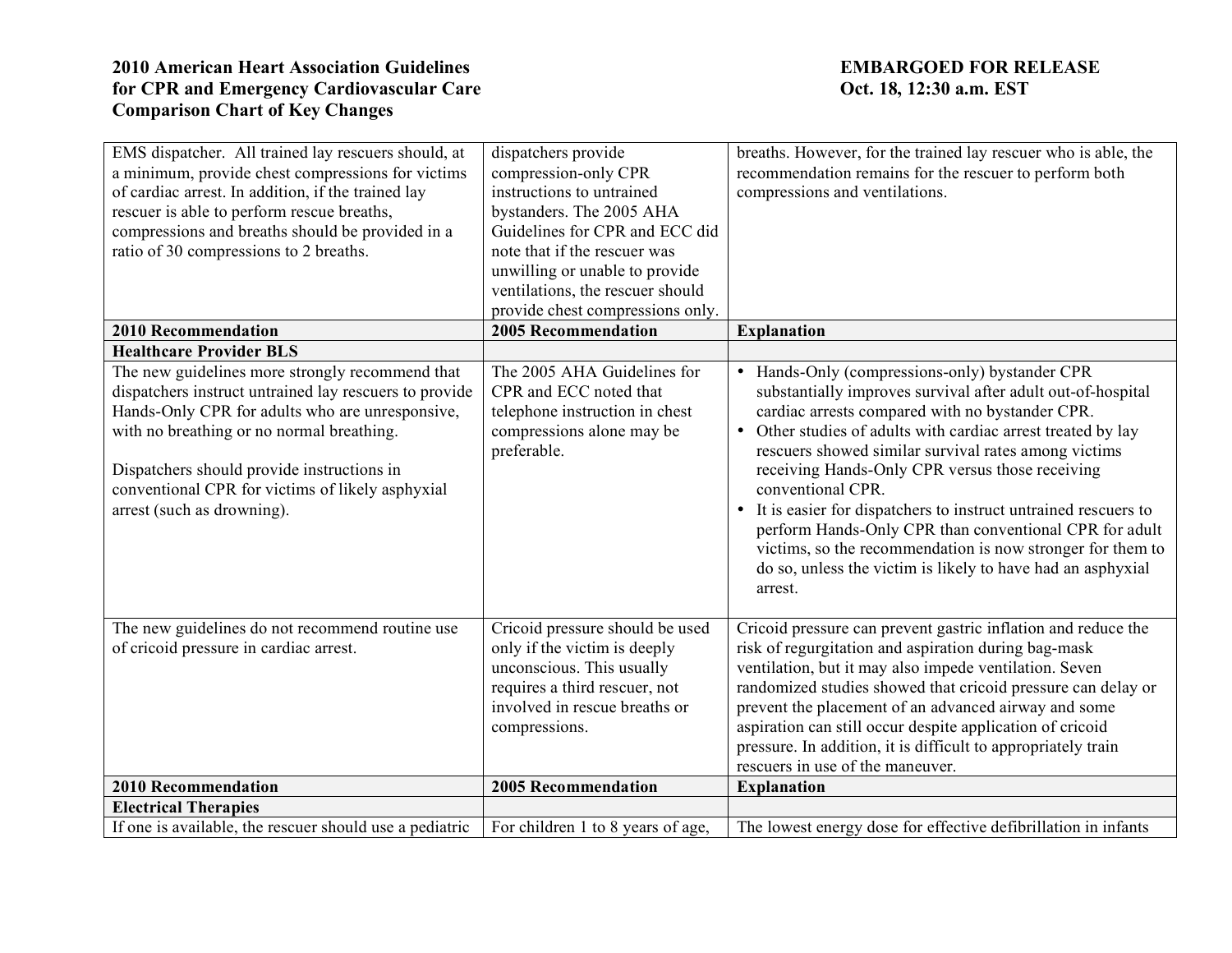| dose-attenuator system for attempted defibrillation<br>of children 1 to 8 years of age with an AED. If the<br>rescuer does not have an AED with a pediatric dose-<br>attenuator system, the rescuer should use a standard<br>AED. For infants (<1 year of age), a manual<br>defibrillator is preferred. If a manual defibrillator is<br>not available, an AED with pediatric dose<br>attenuation is desirable. If neither is available, an<br>AED without a dose attenuator may be used. | the rescuer should use a pediatric<br>dose-attenuator system if one is<br>available. If the rescuer provides<br>CPR to a child in cardiac arrest<br>and does not have an AED with<br>a pediatric attenuator system, the<br>rescuer should use a standard<br>AED. There are insufficient data<br>to make a recommendation for<br>or against the use of AEDs for<br>infants <1 year of age. | and children is not known. The upper limit for safe<br>defibrillation is also not known, but doses $>4$ J/kg (as high as<br>9 J/kg) have effectively defibrillated children and animal<br>models of pediatric arrest with no significant adverse effects.<br>Automated external defibrillators with relatively high-energy<br>doses have been used successfully in infants in cardiac arrest,<br>with no clear adverse effects.                                                                                                                                                                                                                                                                                                                                                                   |
|------------------------------------------------------------------------------------------------------------------------------------------------------------------------------------------------------------------------------------------------------------------------------------------------------------------------------------------------------------------------------------------------------------------------------------------------------------------------------------------|-------------------------------------------------------------------------------------------------------------------------------------------------------------------------------------------------------------------------------------------------------------------------------------------------------------------------------------------------------------------------------------------|---------------------------------------------------------------------------------------------------------------------------------------------------------------------------------------------------------------------------------------------------------------------------------------------------------------------------------------------------------------------------------------------------------------------------------------------------------------------------------------------------------------------------------------------------------------------------------------------------------------------------------------------------------------------------------------------------------------------------------------------------------------------------------------------------|
| <b>2010 Recommendation</b>                                                                                                                                                                                                                                                                                                                                                                                                                                                               | 2005 Recommendation                                                                                                                                                                                                                                                                                                                                                                       | <b>Explanation</b>                                                                                                                                                                                                                                                                                                                                                                                                                                                                                                                                                                                                                                                                                                                                                                                |
| <b>Advanced Cardiovascular Life Support (ACLS)</b>                                                                                                                                                                                                                                                                                                                                                                                                                                       |                                                                                                                                                                                                                                                                                                                                                                                           |                                                                                                                                                                                                                                                                                                                                                                                                                                                                                                                                                                                                                                                                                                                                                                                                   |
| Continuous quantitative waveform capnography is<br>now recommended for intubated patients throughout<br>the peri-arrest period. When quantitative waveform<br>capnography is used for adults, applications now<br>include recommendations for confirming tracheal<br>tube placement and for monitoring CPR quality and<br>detecting return of spontaneous circulation based on<br>end-tidal carbon dioxide (Petco2) values.                                                              | An exhaled carbon dioxide<br>$(CO2)$ detector or an esophageal<br>detector device was<br>recommended to confirm<br>endotracheal tube placement.<br>The previous guidelines noted<br>that Petco <sub>2</sub> monitoring can be<br>useful as a noninvasive indicator<br>of cardiac output generated<br>during CPR.                                                                          | Continuous waveform capnography is the most reliable<br>method of confirming and monitoring correct placement of an<br>endotracheal tube. Because blood must circulate through the<br>lungs for $CO2$ to be exhaled and measured, capnography can<br>also serve as a physiologic monitor of the effectiveness of<br>chest compressions and to detect return of spontaneous<br>circulation. Ineffective chest compressions (due to either<br>patient characteristics or rescuer performance) are associated<br>with a low Petco <sub>2</sub> . Falling cardiac output or re-arrest in the<br>patient with return of spontaneous circulation also causes a<br>decrease in Petco <sub>2</sub> . In contrast, return of spontaneous<br>circulation may cause an abrupt increase in Petco <sub>2</sub> |
| The conventional ACLS Cardiac Arrest Algorithm<br>has been simplified and streamlined to emphasize<br>the importance of high-quality CPR. The new<br>guidelines include a new circular algorithm.                                                                                                                                                                                                                                                                                        | The same priorities were cited in<br>the 2005 guidelines. The box and<br>arrow algorithm listed key<br>actions performed during the<br>resuscitation in a sequential<br>fashion.                                                                                                                                                                                                          | Before 2005, ACLS courses assumed that excellent CPR was<br>provided, and, therefore, focused mainly on added<br>interventions, such as manual defibrillation, drug therapy, and<br>advanced airway management, as well as alternative and<br>additional management options for special resuscitation<br>situations. Although adjunctive drug therapy and advanced<br>airway management are still part of ACLS, in 2005 the<br>emphasis in advanced life support (ALS) returned to the<br>basics, with an increased emphasis on what is known to work:<br>high quality CPR. While continuing this emphasis, the 2010                                                                                                                                                                              |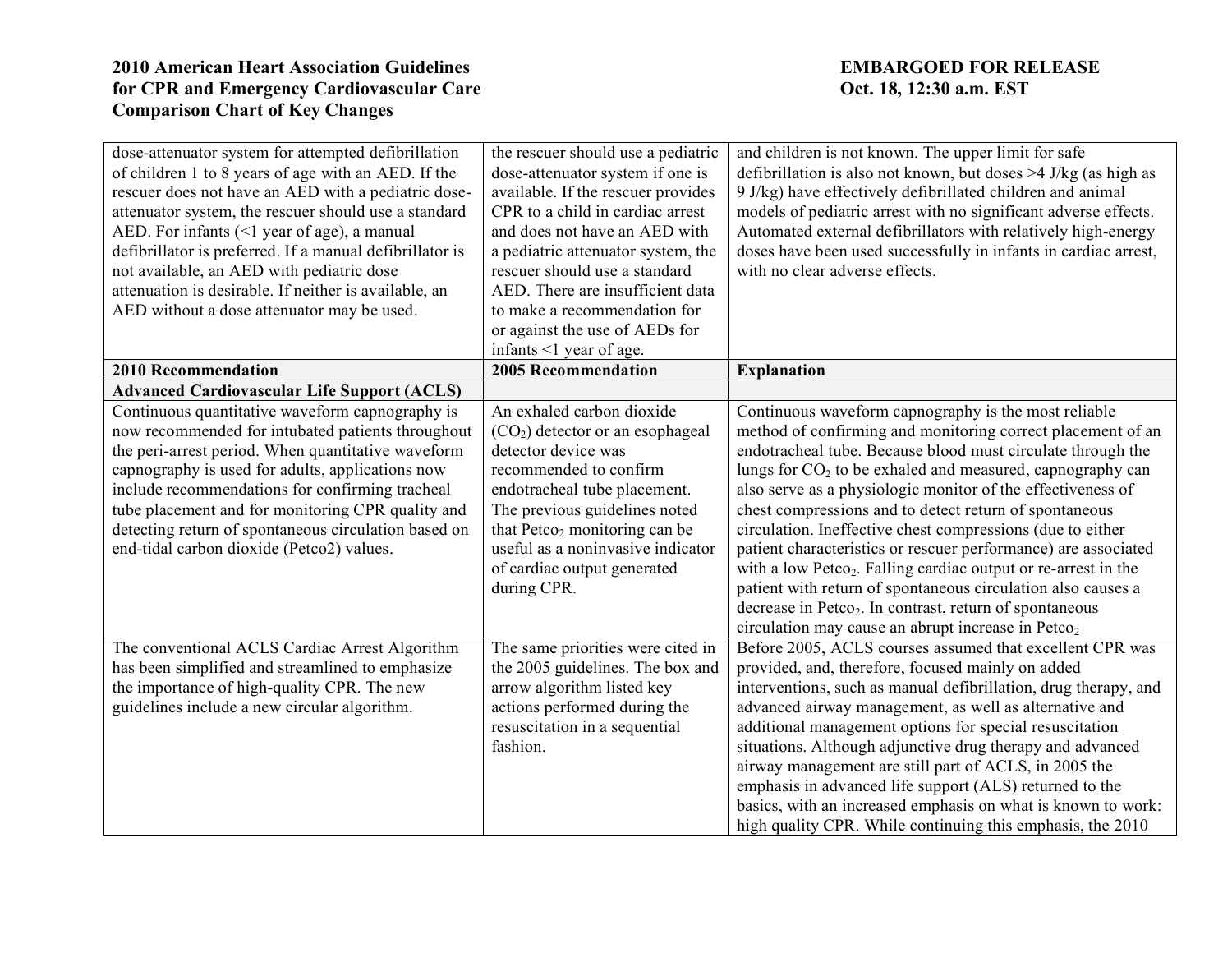| Atropine is no longer recommended for routine use<br>in the management of pulseless electrical activity<br>(PEA)/asystole. Adenosine is recommended in the<br>initial diagnosis and treatment of stable,<br>undifferentiated regular, monomorphic wide-<br>complex tachycardia (this is also consistent in ACLS                                                                                                                                                                                                                                                                                                                                                                                                                                                                                                               | Atropine was included in the<br><b>ACLS Pulseless Arrest</b><br>Algorithm: for a patient in<br>asystole or slow PEA, atropine<br>could be considered.                                                                                                                                                                                                              | guidelines note that CPR is ideally guided by physiologic<br>monitoring and includes adequate oxygenation and early<br>defibrillation, while the ACLS provider assesses and treats<br>possible underlying causes of the arrest. There is no definitive<br>clinical evidence that early intubation or drug therapy<br>improves neurologically intact survival to hospital discharge.<br>Evidence suggests that the routine use of atropine during PEA<br>or asystole is unlikely to have a therapeutic benefit. On the<br>basis of new evidence of safety and potential efficacy,<br>adenosine can now be considered as recommended. |
|-------------------------------------------------------------------------------------------------------------------------------------------------------------------------------------------------------------------------------------------------------------------------------------------------------------------------------------------------------------------------------------------------------------------------------------------------------------------------------------------------------------------------------------------------------------------------------------------------------------------------------------------------------------------------------------------------------------------------------------------------------------------------------------------------------------------------------|--------------------------------------------------------------------------------------------------------------------------------------------------------------------------------------------------------------------------------------------------------------------------------------------------------------------------------------------------------------------|-------------------------------------------------------------------------------------------------------------------------------------------------------------------------------------------------------------------------------------------------------------------------------------------------------------------------------------------------------------------------------------------------------------------------------------------------------------------------------------------------------------------------------------------------------------------------------------------------------------------------------------|
| and PALS recommendations).<br>Post-Cardiac Arrest Care is a new section in the<br>2010 guidelines. To improve survival for victims of<br>cardiac arrest who are admitted to a hospital after<br>return of spontaneous circulation, a comprehensive,<br>structured, integrated, multidisciplinary system of<br>post-cardiac arrest care should be implemented in a<br>consistent manner. Treatment should include<br>cardiopulmonary and neurologic support, as well as<br>therapeutic hypothermia and percutaneous coronary<br>interventions (PCIs), when indicated. An<br>electroencephalogram for the diagnosis of seizures<br>should be performed with prompt interpretation as<br>soon as possible and should be monitored frequently<br>or continuously in comatose patients after return of<br>spontaneous circulation. | Post-cardiac arrest care was<br>included within the ACLS<br>section of the 2005 guidelines.<br>Therapeutic hypothermia was<br>recommended to improve<br>outcome for comatose adult<br>victims of witnessed out-of-<br>hospital cardiac arrest when the<br>presenting rhythm was VF.<br>However, there was limited<br>evidence to support these<br>recommendations. | Since 2005, two nonrandomized studies with concurrent<br>controls and other studies using historic controls have<br>indicated the possible benefit of therapeutic hypothermia after<br>in-hospital cardiac arrest and out-of-hospital cardiac arrest<br>with PEA/asystole as the presenting rhythm. Organized post-<br>cardiac arrest care with an emphasis on multidisciplinary<br>programs that focus on optimizing hemodynamic, neurologic,<br>and metabolic function may improve survival to hospital<br>discharge among victims who achieve ROSC after cardiac<br>arrest either in or out of hospital.                         |
| <b>2010 Recommendation</b>                                                                                                                                                                                                                                                                                                                                                                                                                                                                                                                                                                                                                                                                                                                                                                                                    | <b>2005 Recommendation</b>                                                                                                                                                                                                                                                                                                                                         | <b>Explanation</b>                                                                                                                                                                                                                                                                                                                                                                                                                                                                                                                                                                                                                  |
| <b>Pediatric Basic Life Support</b>                                                                                                                                                                                                                                                                                                                                                                                                                                                                                                                                                                                                                                                                                                                                                                                           |                                                                                                                                                                                                                                                                                                                                                                    |                                                                                                                                                                                                                                                                                                                                                                                                                                                                                                                                                                                                                                     |
| Initiate CPR for infants and children with chest<br>compressions rather than rescue breaths (C-A-B<br>rather than A-B-C). CPR should begin with 30                                                                                                                                                                                                                                                                                                                                                                                                                                                                                                                                                                                                                                                                            | Cardiopulmonary resuscitation<br>was initiated with opening of the<br>airway and the provision of 2                                                                                                                                                                                                                                                                | This proposed major change in CPR sequencing to<br>compressions before ventilations (C-A-B) led to vigorous<br>debate among experts in pediatric resuscitation. Because most                                                                                                                                                                                                                                                                                                                                                                                                                                                        |
| compressions (any lone rescuer) or 15 compressions<br>(for resuscitation of infants and children by two                                                                                                                                                                                                                                                                                                                                                                                                                                                                                                                                                                                                                                                                                                                       | breaths before chest<br>compressions.                                                                                                                                                                                                                                                                                                                              | pediatric cardiac arrests are asphyxial, rather than sudden<br>primary cardiac arrests, both intuition and clinical data support                                                                                                                                                                                                                                                                                                                                                                                                                                                                                                    |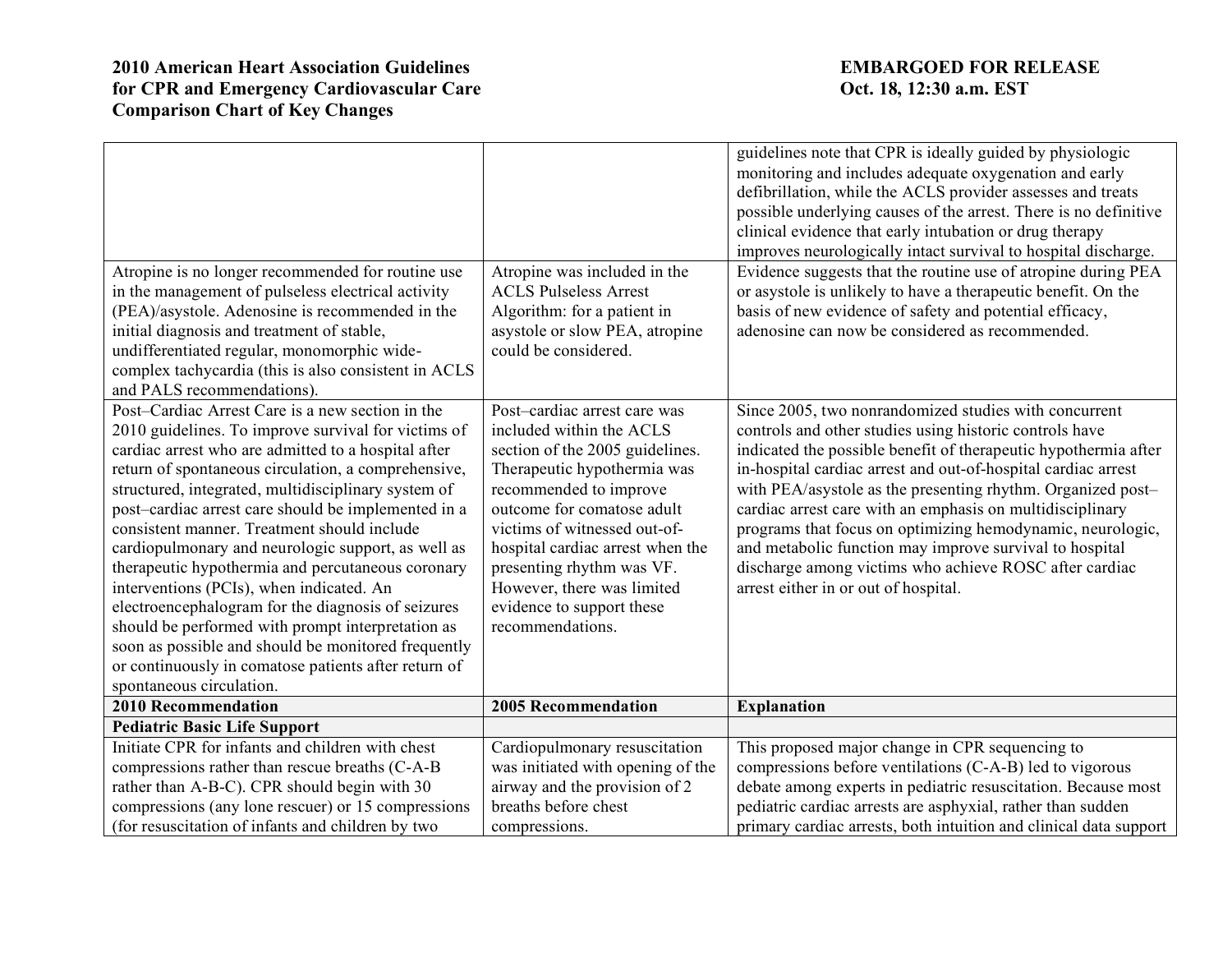| healthcare providers) rather than with two<br>ventilations.                                                                                                                                                                                                                               |                                                                                                                                                                                                                                            | the need for ventilations and compressions for pediatric CPR.<br>However, pediatric cardiac arrests are much less common than<br>adult sudden (primary) cardiac arrests, and many rescuers do<br>nothing because they are uncertain or confused. Most pediatric<br>cardiac arrest victims do not receive any bystander CPR, so<br>any strategy that improves the likelihood of bystander action<br>may save lives. Therefore, the C-A-B approach for victims of<br>all ages was adopted with the hope of improving the chance<br>that bystander CPR would be performed. The new sequence |
|-------------------------------------------------------------------------------------------------------------------------------------------------------------------------------------------------------------------------------------------------------------------------------------------|--------------------------------------------------------------------------------------------------------------------------------------------------------------------------------------------------------------------------------------------|------------------------------------------------------------------------------------------------------------------------------------------------------------------------------------------------------------------------------------------------------------------------------------------------------------------------------------------------------------------------------------------------------------------------------------------------------------------------------------------------------------------------------------------------------------------------------------------|
|                                                                                                                                                                                                                                                                                           |                                                                                                                                                                                                                                            | should theoretically only delay rescue breaths by about 18<br>seconds (the time it takes to deliver 30 compressions) or less<br>(with 2 rescuers).                                                                                                                                                                                                                                                                                                                                                                                                                                       |
| To achieve effective chest compressions, rescuers<br>should compress at least one third of the anterior-<br>posterior diameter of the chest. This corresponds to<br>approximately $1\frac{1}{2}$ inches (about 4 cm) in most<br>infants and about 2 inches (5 cm) in most children.       | Push with sufficient force to<br>depress the chest approximately<br>one third to one half the anterior-<br>posterior diameter of the chest.                                                                                                | Evidence from radiologic studies of the chest in children<br>suggests that compression to one half the anterior-posterior<br>diameter may not be achievable. However, effective chest<br>compressions require pushing hard, and based on new data,<br>the depth of about $1\frac{1}{2}$ inches (4 cm) for most infants and<br>about 2 inches (5 cm) in most children is recommended.                                                                                                                                                                                                     |
| For infants, a manual defibrillator is preferred to an<br>AED for defibrillation. If a manual defibrillator is<br>not available, an AED equipped with a pediatric<br>dose attenuator is preferred. If neither is available,<br>an AED without a pediatric dose attenuator may be<br>used. | Data have shown that AEDs can<br>be used safely and effectively in<br>children 1 to 8 years of age.<br>However, there are insufficient<br>data to make a recommendation<br>for or against using an AED in<br>infants $\leq 1$ year of age. | Newer case reports suggest that an AED may be safe and<br>effective in infants. Because survival requires defibrillation<br>when a shockable rhythm is present during cardiac arrest,<br>delivery of a high-dose shock is preferable to no shock.                                                                                                                                                                                                                                                                                                                                        |
| <b>2010 Recommendation</b>                                                                                                                                                                                                                                                                | <b>2005 Recommendation</b>                                                                                                                                                                                                                 | <b>Explanation</b>                                                                                                                                                                                                                                                                                                                                                                                                                                                                                                                                                                       |
| <b>Pediatric Advanced Life Support</b><br>Specific resuscitation guidance has been added for<br>management of cardiac arrest in infants and children<br>with single-ventricle anatomy, Fontan or hemi-<br>Fontan/bidirectional Glenn physiology, and<br>pulmonary hypertension.           | These topics were not addressed<br>in the 2005 guidelines.                                                                                                                                                                                 | Specific anatomical variants with congenital heart<br>disease present unique challenges for resuscitation.                                                                                                                                                                                                                                                                                                                                                                                                                                                                               |
| Although there have been no published results of<br>prospective randomized pediatric trials of<br>therapeutic hypothermia, based on adult evidence,                                                                                                                                       | Based on extrapolation from<br>adult and neonatal studies, when<br>pediatric patients remain                                                                                                                                               | Additional adult studies have continued to show the benefit of<br>therapeutic hypothermia for comatose patients after cardiac<br>arrest, including those with rhythms other than VF. Pediatric                                                                                                                                                                                                                                                                                                                                                                                           |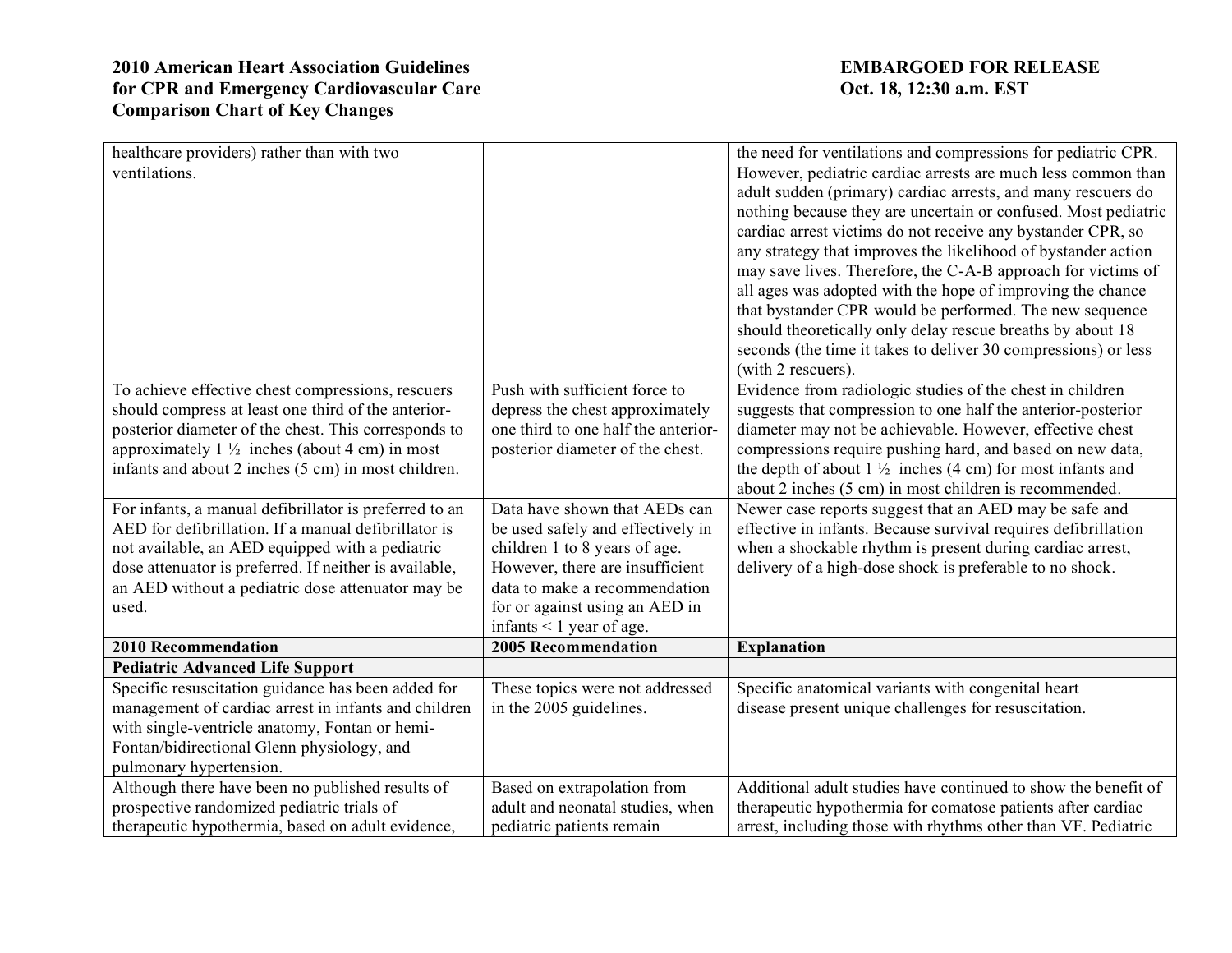| therapeutic hypothermia (to $32^{\circ}$ C to $34^{\circ}$ C) may be     | comatose after resuscitation,      | data are needed.                                                |
|--------------------------------------------------------------------------|------------------------------------|-----------------------------------------------------------------|
| beneficial for adolescents who remain comatose                           | consider cooling them to 32°C to   |                                                                 |
| after resuscitation from sudden witnessed out-of-                        | 34°C for 12 to 24 hours.           |                                                                 |
| hospital VF cardiac arrest. Therapeutic hypothermia                      |                                    |                                                                 |
| (to $32^{\circ}$ C to $34^{\circ}$ C) may also be considered for infants |                                    |                                                                 |
| and children who remain comatose after                                   |                                    |                                                                 |
| resuscitation from cardiac arrest.                                       |                                    |                                                                 |
| The new guidelines have added this topic: When a                         | This was not addressed in the      | There is increasing evidence that some cases of sudden death    |
| sudden, unexplained cardiac death occurs in a child                      | previous guidelines.               | in infants, children, and young adults may be associated with   |
| or young adult, obtain a complete past medical and                       |                                    | genetic mutations that cause cardiac ion transport defects      |
| family history (including a history of syncopal                          |                                    | known as channelopathies. These can cause fatal arrhythmias,    |
| episodes, seizures, unexplained accidents/drowning,                      |                                    | and their correct diagnosis may be critically important for     |
| or sudden unexpected death at $\leq 50$ years of age) and                |                                    | living relatives.                                               |
| review previous ECGs. All infants, children, and                         |                                    |                                                                 |
| young adults with sudden, unexpected death should,                       |                                    |                                                                 |
| where resources allow, have an unrestricted                              |                                    |                                                                 |
| complete autopsy, preferably performed by a                              |                                    |                                                                 |
| pathologist with training and experience in                              |                                    |                                                                 |
| cardiovascular pathology. Tissue should be                               |                                    |                                                                 |
| preserved for genetic analysis to determine the                          |                                    |                                                                 |
| presence of channelopathy.                                               |                                    |                                                                 |
| Suctioning immediately after birth should be                             | The person assisting delivery of   | There is no evidence that active babies benefit from airway     |
| reserved for babies who have an obvious obstruction                      | the infant should suction the      | suctioning, even in the presence of meconium, and there is      |
| to spontaneous breathing or require positive-                            | infant's nose and mouth with a     | evidence of risk associated with this suctioning. The available |
| pressure ventilation.                                                    | bulb syringe after delivery of the | evidence does not support or refute the routine endotracheal    |
|                                                                          | shoulders but before delivery of   | suctioning of depressed infants born through meconium-          |
|                                                                          | the chest. Healthy, vigorous       | stained amniotic fluid.                                         |
|                                                                          | newly born infants generally do    |                                                                 |
|                                                                          | not require suctioning after       |                                                                 |
|                                                                          | delivery. When the amniotic        |                                                                 |
|                                                                          | fluid is meconium stained.         |                                                                 |
|                                                                          | suction the mouth, pharynx, and    |                                                                 |
|                                                                          | nose as soon as the head is        |                                                                 |
|                                                                          | delivered (intrapartum             |                                                                 |
|                                                                          | suctioning) regardless of          |                                                                 |
|                                                                          |                                    |                                                                 |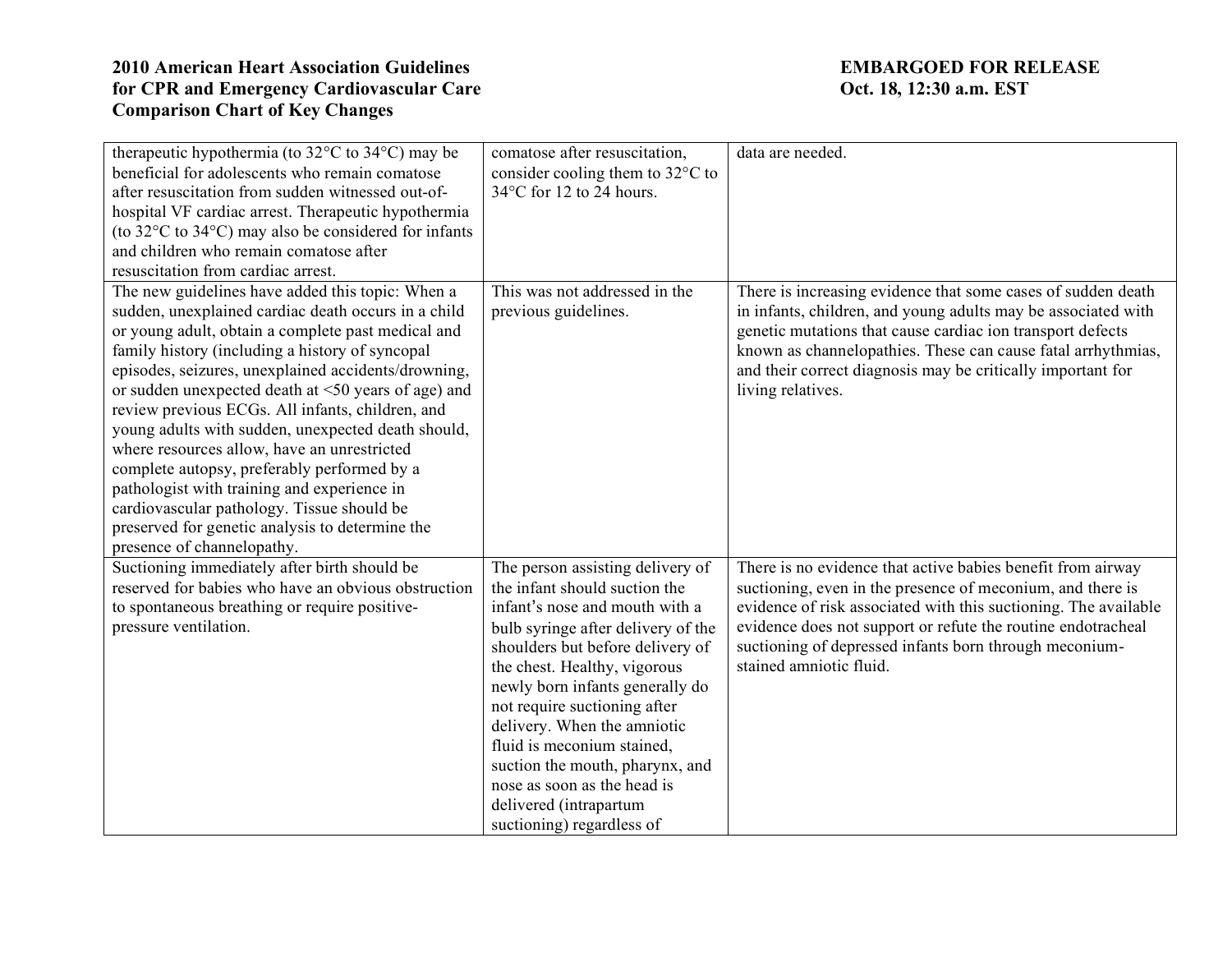|                                                                        | whether the meconium is thin or                             |                                                                                                                              |
|------------------------------------------------------------------------|-------------------------------------------------------------|------------------------------------------------------------------------------------------------------------------------------|
|                                                                        | thick.                                                      |                                                                                                                              |
| The recommended compression-to-ventilation ratio                       | There should be a 3:1 ratio of                              | The optimal compression-to-ventilation ratio remains                                                                         |
| for newborns remains 3:1. If the arrest is known to                    | compressions to ventilations.                               | unknown. The 3:1 ratio for newborns facilitates provision of                                                                 |
| be of cardiac etiology, a higher ratio (15:2) should<br>be considered. |                                                             | adequate minute ventilation, which is considered critical for                                                                |
|                                                                        |                                                             | the vast majority of newborns who have an asphyxial arrest.<br>The consideration of a 15:2 ratio (for 2 rescuers) recognizes |
|                                                                        |                                                             | that newborns with a cardiac etiology of arrest may benefit                                                                  |
|                                                                        |                                                             | from a higher compression-to-ventilation ratio.                                                                              |
| There is increasing evidence of benefit of                             | No recommendation.                                          |                                                                                                                              |
| delaying cord clamping for at least 1 minute in                        |                                                             |                                                                                                                              |
| term and preterm infants not requiring                                 |                                                             |                                                                                                                              |
| resuscitation. There is insufficient evidence to                       |                                                             |                                                                                                                              |
| support or refute a recommendation to delay                            |                                                             |                                                                                                                              |
| cord clamping in babies requiring resuscitation.                       |                                                             |                                                                                                                              |
| <b>2010 Recommendation</b>                                             | <b>2005 Recommendation</b>                                  | <b>Explanation</b>                                                                                                           |
| <b>Ethical Issues</b>                                                  |                                                             |                                                                                                                              |
| In adult post-cardiac arrest patients treated with                     | No prognostic indicators had                                | On the basis of the limited available evidence, potentially                                                                  |
| therapeutic hypothermia, it is recommended that                        | been established for patients                               | reliable prognosticators of poor outcome in patients treated                                                                 |
| clinical neurologic signs, electrophysiologic studies,                 | undergoing therapeutic                                      | with therapeutic hypothermia after cardiac arrest include                                                                    |
| biomarkers, and imaging be performed where                             | hypothermia. For those not                                  | bilateral absence of N20 peak on somatosensory evoked                                                                        |
| available at 3 days after cardiac arrest. Currently,                   | undergoing therapeutic                                      | potential $\geq$ 24 hours after cardiac arrest and the absence of                                                            |
| there is limited evidence to guide decisions                           | hypothermia, a meta analysis of                             | both corneal and pupillary reflexes $\geq$ 3 days after cardiac                                                              |
| regarding withdrawal of life support. The clinician                    | 33 studies of outcome of anoxic-                            | arrest. Limited available evidence also suggests that a                                                                      |
| should document all available prognostic testing 72                    | ischemic coma documented that                               | Glasgow Coma Scale Motor Score of 2 or less at day 3 after                                                                   |
| hours after cardiac arrest treated with therapeutic                    | the following 3 factors were                                | sustained return of spontaneous circulation and presence of                                                                  |
| hypothermia and use best clinical judgment based on                    | associated with poor outcome:                               | status epilepticus are potentially unreliable prognosticators of                                                             |
| this testing to make a decision to withdraw life                       | • Absence of pupillary response                             | poor outcome in post-cardiac arrest patients treated with                                                                    |
| support when appropriate.                                              | to light on the third day                                   | therapeutic hypothermia. Similarly, recovery of consciousness                                                                |
|                                                                        | • Absence of motor response to                              | and cognitive functions is possible in a few post-cardiac arrest                                                             |
|                                                                        |                                                             |                                                                                                                              |
|                                                                        | pain by the third day                                       | patients treated with therapeutic hypothermia despite bilateral                                                              |
|                                                                        | • Bilateral absence of cortical                             | absent or minimally present N20 responses of median nerve                                                                    |
|                                                                        | response to median nerve<br>somatosensory-evoked potentials | somatosensory evoked potentials, which suggests they may be<br>unreliable as well. The reliability of serum biomarkers as    |